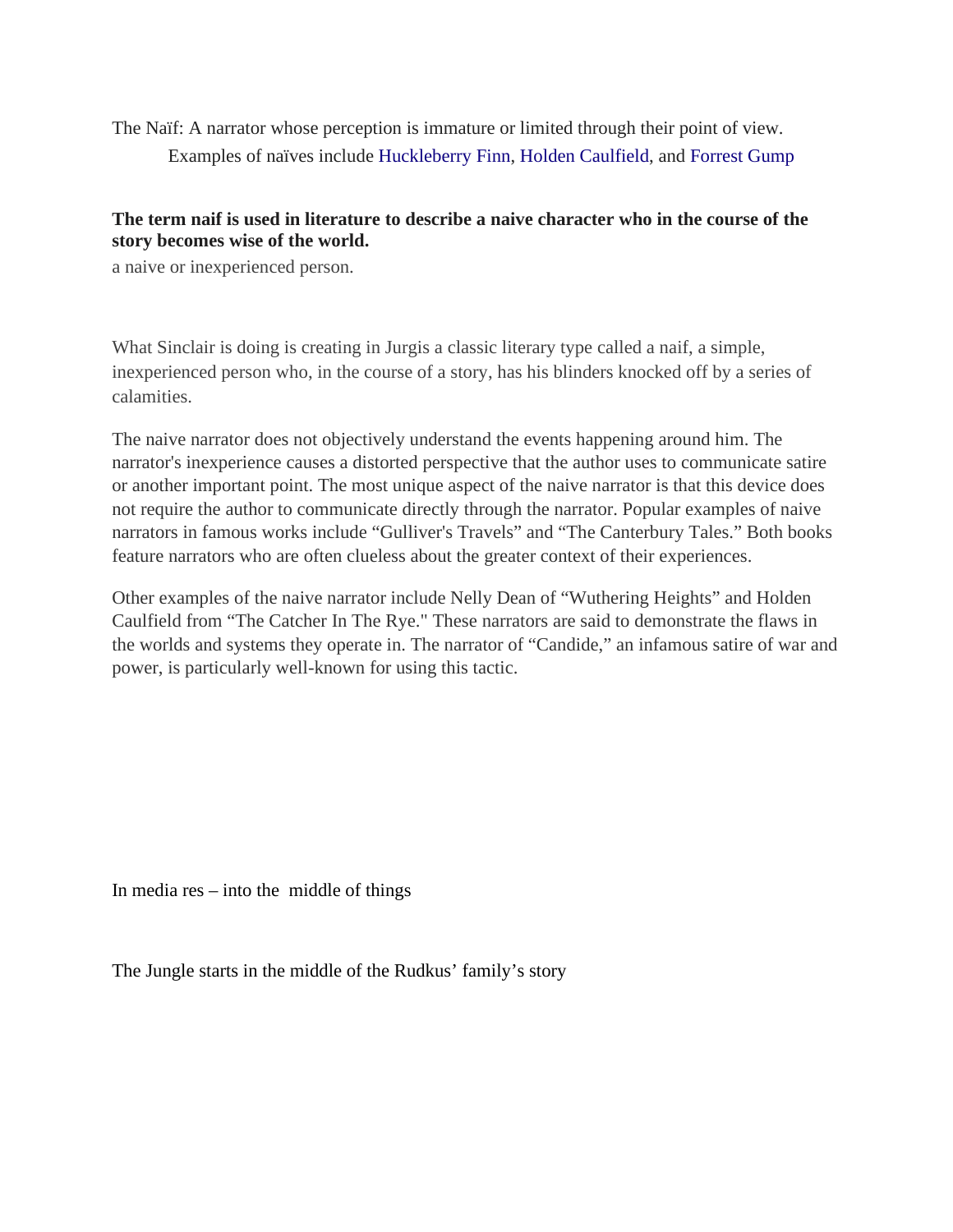## Muckraker

the action of searching out and publicizing scandalous information about famous people in an underhanded way.

The pen is sometimes mightier than the sword.

It may be a cliché, but it was all too true for journalists at the turn of the century. The print revolution enabled publications to increase their subscriptions dramatically. What appeared in print was now more powerful than ever. Writing to Congress in hopes of correcting abuses was slow and often produced zero results. Publishing a series of articles had a much more immediate impact. Collectively called**MUCKRAKERS**, a brave cadre of reporters exposed injustices so grave they made the blood of the average American run cold.

Perhaps no muckraker caused as great a stir as **UPTON SINCLAIR**. An avowed Socialist, Sinclair hoped to illustrate the horrible effects of capitalism on workers in the Chicago meatpacking industry. His bone-chilling account, *THE JUNGLE*, detailed workers sacrificing their fingers and nails by working with acid, losing limbs, catching diseases, and toiling long hours in cold, cramped conditions. He hoped the public outcry would be so fierce that reforms would soon follow.

The clamor that rang throughout America was not, however, a response to the workers' plight. Sinclair also uncovered the contents of the products being sold to the general public. Spoiled meat was covered with chemicals to hide the smell. Skin, hair, stomach, ears, and nose were ground up and packaged as head cheese. Rats climbed over warehouse meat, leaving piles of excrement behind.

Sinclair said that he aimed for America's heart and instead hit its stomach. Even President Roosevelt, who coined the derisive term "muckraker," was propelled to act. Within months, Congress passed the **PURE FOOD AND DRUG ACT** and the **MEAT INSPECTION ACT** to curb these sickening abuses.

"I aimed at the public's heart, and by accident I hit it in the stomach."